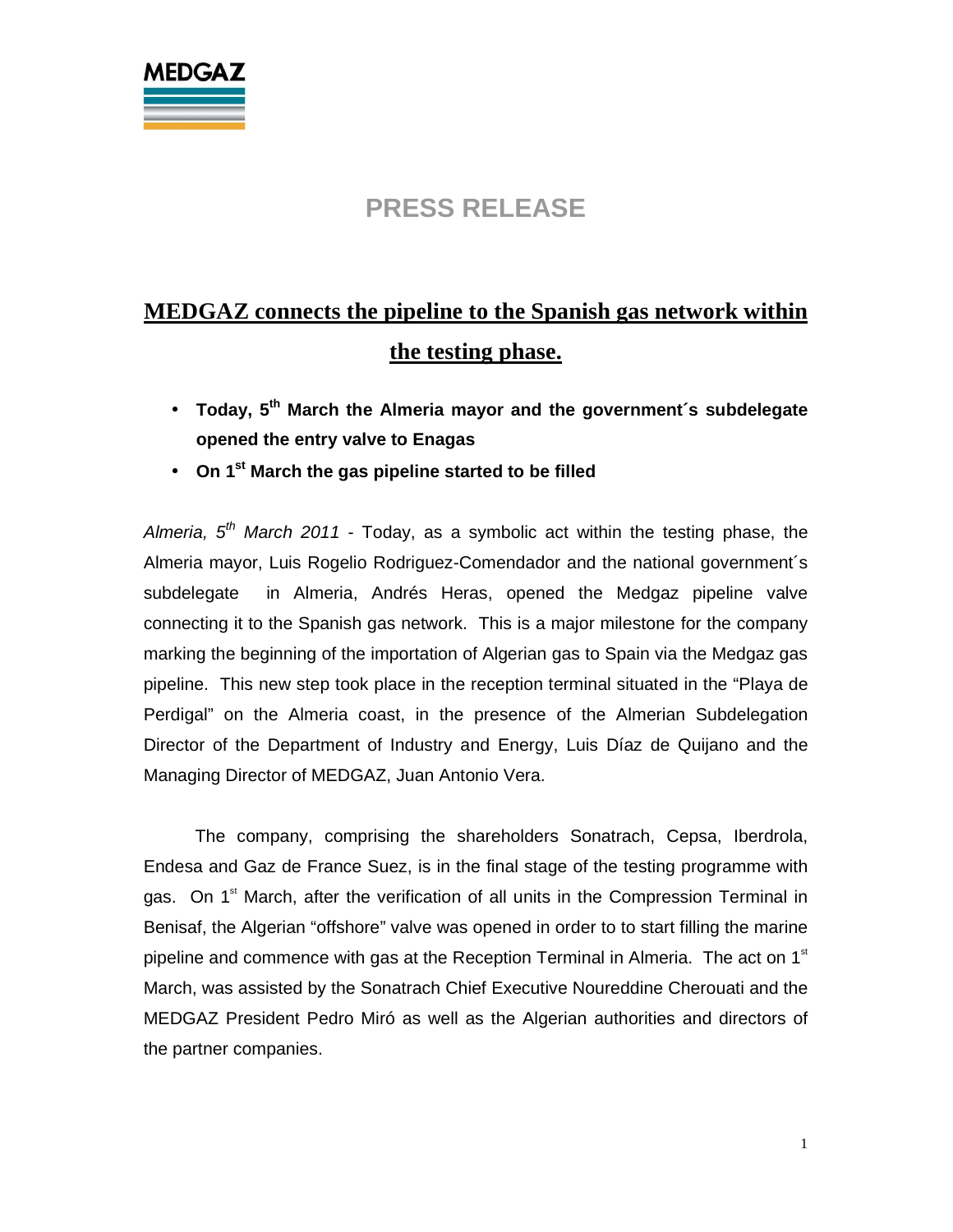

### **PRESS RELEASE**

 The test sequence of the MEDGAZ pipeline consists of commissioning and start up phases. During the commissioning phase all systems were verified, whereas for the start up phase the gas is being progressively introduced.

 Natural gas is currently flowing through the gas pipeline and today it has been connected to the Spanish gas network via the Enagas pipeline in order to continue increasing volumes to reach full system capacity in a stable and reliable way. MEDGAZ foresees that the pipeline will be technically prepared for operation within a few weeks.

MEDGAZ is the company responsible for the construction and operation of the deep water gas pipeline from Algeria to Europe via Spain which supplies natural gas directly from Benisaf on the Algerian coast to Almeria at an initial capacity of 8 bcm per year. Its operation offers improvements by ensuring the gas supply and providing a more direct and cost-effective route to southern Europe thereby positively contributing to the targets set in the Kyoto Protocol by providing a clean-burning fuel such as natural gas.